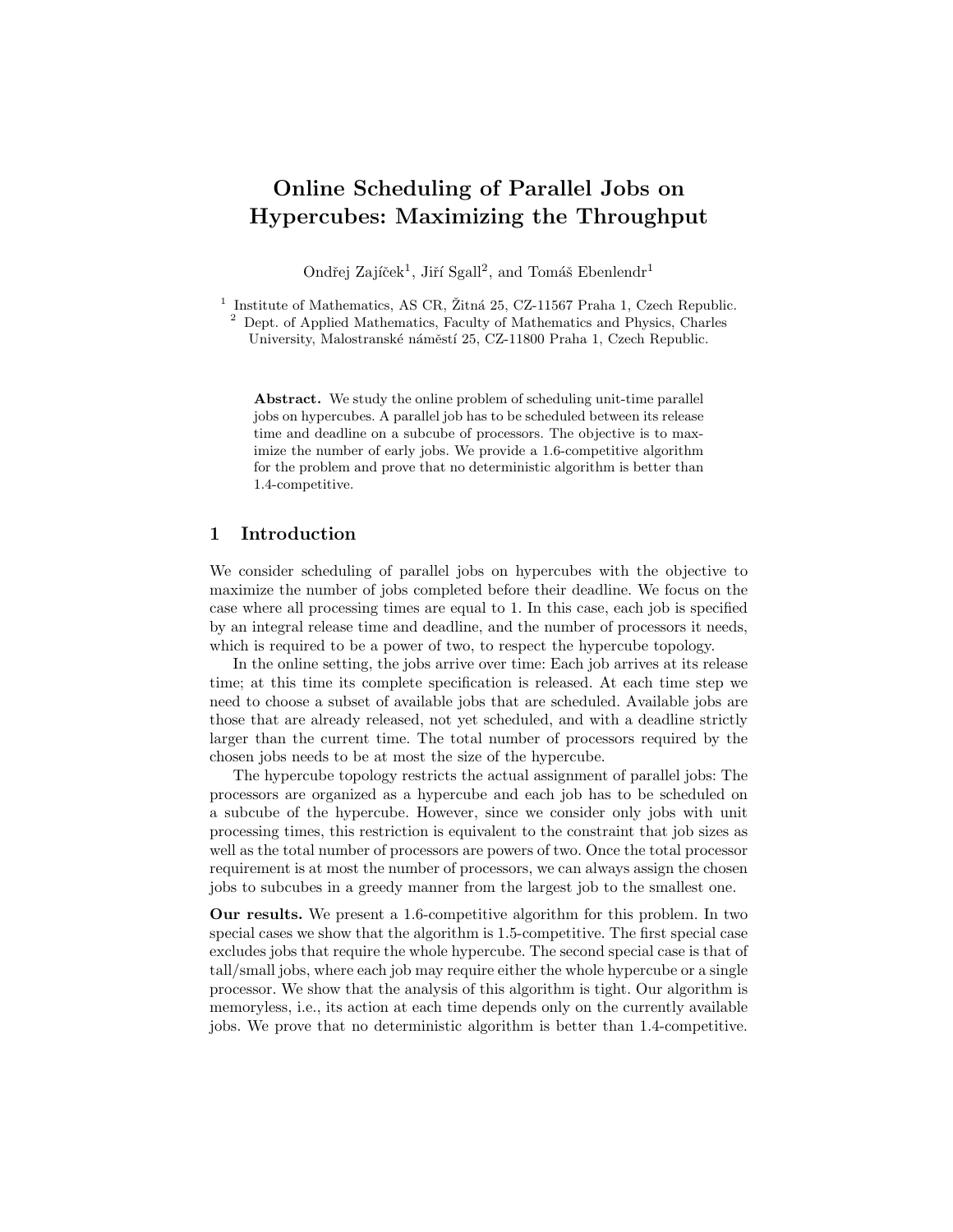This is true even on a machine with two processors, which is a subcase of the tall/small special case.

Related results. If we restrict ourselves to sequential jobs (i.e., jobs requiring a single processor), the problem is trivial. The natural algorithm always schedules the jobs with the smallest deadlines (among the available jobs). A standard exchange argument shows that this is an optimal schedule. Once parallel jobs are introduced, this no longer works. We need to find a rule to choose, for example, between urgent parallel jobs and sequential jobs with large deadlines.

A simple approach to similar problems is the greedy algorithm. This works even if we allow both parallel jobs and weights. In each time step, we schedule a set of jobs with maximal total weight from the available jobs. A standard charging argument shows that this algorithm is 2-competitive. For each job in the optimal schedule, charge its weight to the timeslot in the online schedule where it is scheduled; if it is not scheduled, charge it to the same timeslot. To each timeslot in the online schedule, we charge at most twice the total weight of the jobs scheduled by the online algorithm: First, we may charge each job to itself. Second, we charge the jobs scheduled by the optimum at the same time, but not scheduled by the online algorithm; these jobs are available, thus their total weight is at most the weight of the jobs scheduled greedily. Summing over all the timeslots, 2-competitiveness follows. Improving the competitive ratio below 2 for this general problem is a challenging open problem.

The complexity of the offline problem is not known. Typically, parallel scheduling problems are NP-hard because they include some partitioning problem. Either partitioning the processors among the jobs, or partitioning the jobs into groups with the same total processing time. The hypercube constraint and the restriction to unit processing times make these packing problems trivial. Nevertheless, polynomial algorithms are known only for a couple of special cases. One can maximize the number of completed jobs if all the release times are equal, see [3]. This was generalized to the case of nested intervals given by the release times and the deadlines, see [4]. For general release times and deadlines, the only positive result exists for the tall/small case studied in [1], see also [2] for an alternative proof; however, this gives only an algorithm for testing if all jobs can be completed. The throughput maximization is open even for the case of two processors, which is a special case of the tall/small case.

**Preliminaries.** The problem has a parameter  $m$  giving the number of machines. An instance of the problem consists of a set of  $n$  jobs. Each job  $J$  has an integral release time  $r_J$ , an integral deadline  $d_J$  and a size  $s_J$  (the number of requested processors). The numbers m and  $s<sub>J</sub>$  are powers of two. As all times are integers and jobs' processing times are equal to one, instead of time we can consider timeslots (aligned unit-time intervals) and every job requests one timeslot.

We say that job J is feasible at timeslot T if  $r_J \leq T$  and  $T < d_J$ . We say that job  $J$  is available at timeslot  $T$  if it is feasible and not scheduled yet. We say that job J is urgent at timeslot T if  $d_J = T + 1$ . A schedule assigns to each processed job  $J$  find a timeslot  $T$  such that  $J$  is feasible at  $T$ , and  $s_J$  processors, so that no processor is assigned to two jobs at the same time. The objective is to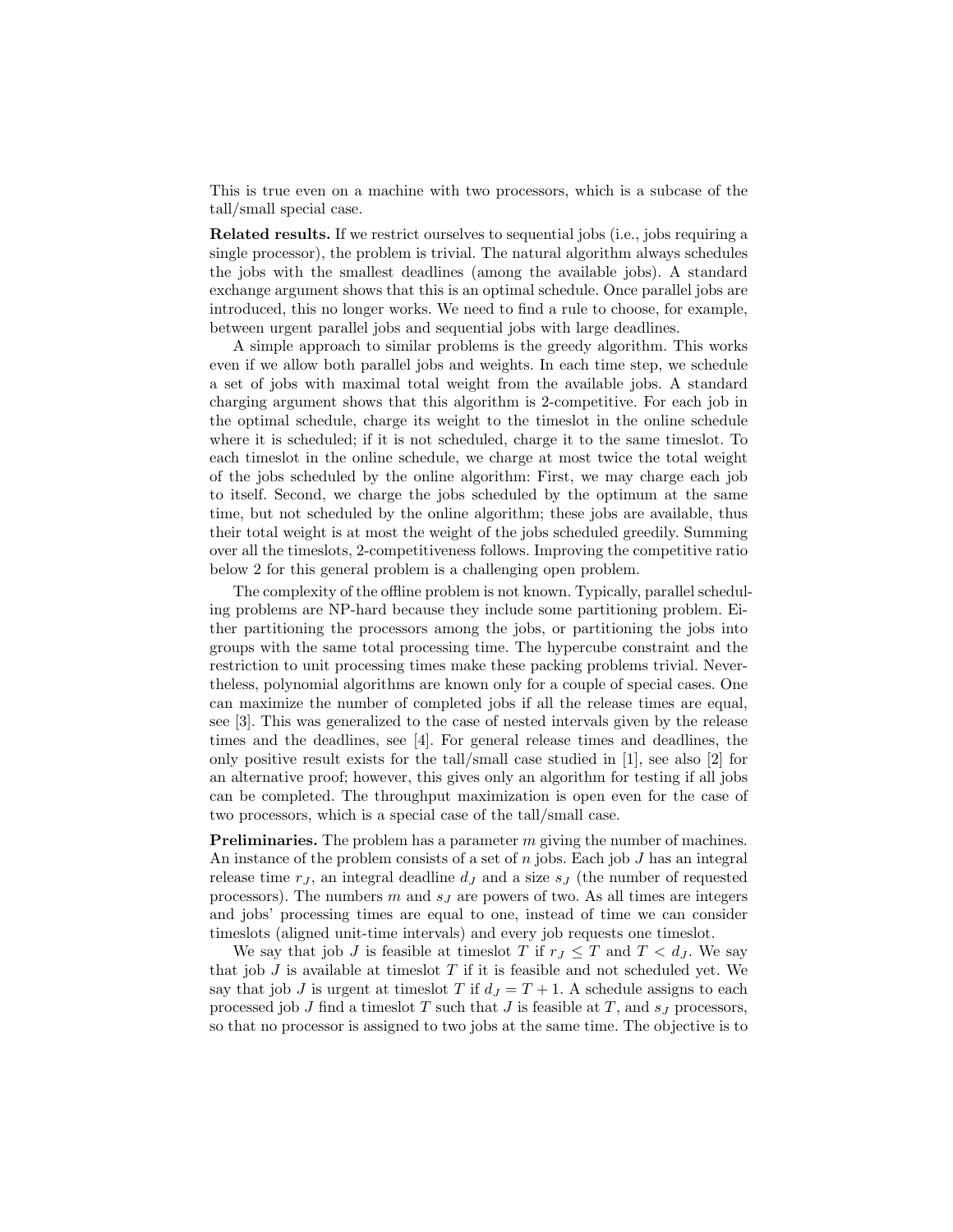find a schedule maximizing the number of processed jobs. In the online variant of the problem, at the timeslot T, we get a knowledge of all jobs J with  $r_J = T$ and we have to decide which jobs start to process at timeslot T.

We consider a variant of the generalized problem where all jobs have unit processing time  $(p_J = 1)$  and their release times and deadlines are integers. We also restrict the size  $s_j$  of jobs and the number of processors  $m$  to be a power of two. As mentioned in the introduction, this is equivalent to the requirement that each job is scheduled on a subcube of the hypercube with  $m$  processors.

We fix an ordering ≺ on jobs that is a strict linear ordering based on the ordering of deadlines, in a case of equal deadlines it is defined arbitrarily. For example, we take an ordering defined by formula  $J_i \prec J_j \Leftrightarrow d_i < d_j \vee (d_i = d_j \wedge i < j)$ . We suppose, w.l.o.g., that any algorithm chooses the  $\prec$ -minimal job from available jobs of the same size when it needs to choose one job of that size.

We use ALG to denote the analyzed algorithm and OPT to denote an optimal offline algorithm. Jobs of size m are called  $max-pobs$ , smaller jobs are called non*max jobs.* Jobs of size  $2^i$  are called *i-jobs* (where *i* is some number).

## 2 Algorithm

We want an algorithm that chooses from possible schedules according to these four rules, in the order of importance, because such rules lead to invariants used in the proof of the competitive ratio:

- 1. Prefer more smaller jobs over one bigger job.
- 2. Prefer an urgent job over a non-urgent job.
- 3. Prefer a bigger job over a smaller job.
- 4. Prefer ≺-minimal jobs among the jobs of the same size.

It is easy to convert these rules to a memoryless algorithm that (for each timeslot) examines a set of currently available jobs and chooses its maximal schedulable subset (a set such that the sum of the sizes of its members is less than or equal to m) satisfying these rules (e.g., if there is a non-urgent job in the chosen subset, then there is no urgent job of the same or smaller size outside of the chosen subset). The chosen subset will be scheduled in that timeslot.

#### Lemma 1. The competitive ratio of the algorithm is at least 1.6.

Proof. We construct an instance on four machines. (For more machines, it can be easily scaled up.) One 1-job  $X$  with deadline 3 and one 2-job  $A$  with deadline 5 are released at time 1. The algorithm chooses job A at time 1 (by rule 3). Consequently, two 1-jobs Y and Z with deadline 3 and four 0-jobs  $B, C, D, E$ with deadline 4 are released at time 2 and the algorithm chooses four 0-jobs (by rule 1) and loses all three 1-jobs  $(X, Y, Z)$ . OPT schedules all jobs: three 1-jobs in the first two timeslots, four 0-jobs in timeslot 3 and the remaining 2-job in timeslot 4. The proof is summed up in Figure 1.  $\Box$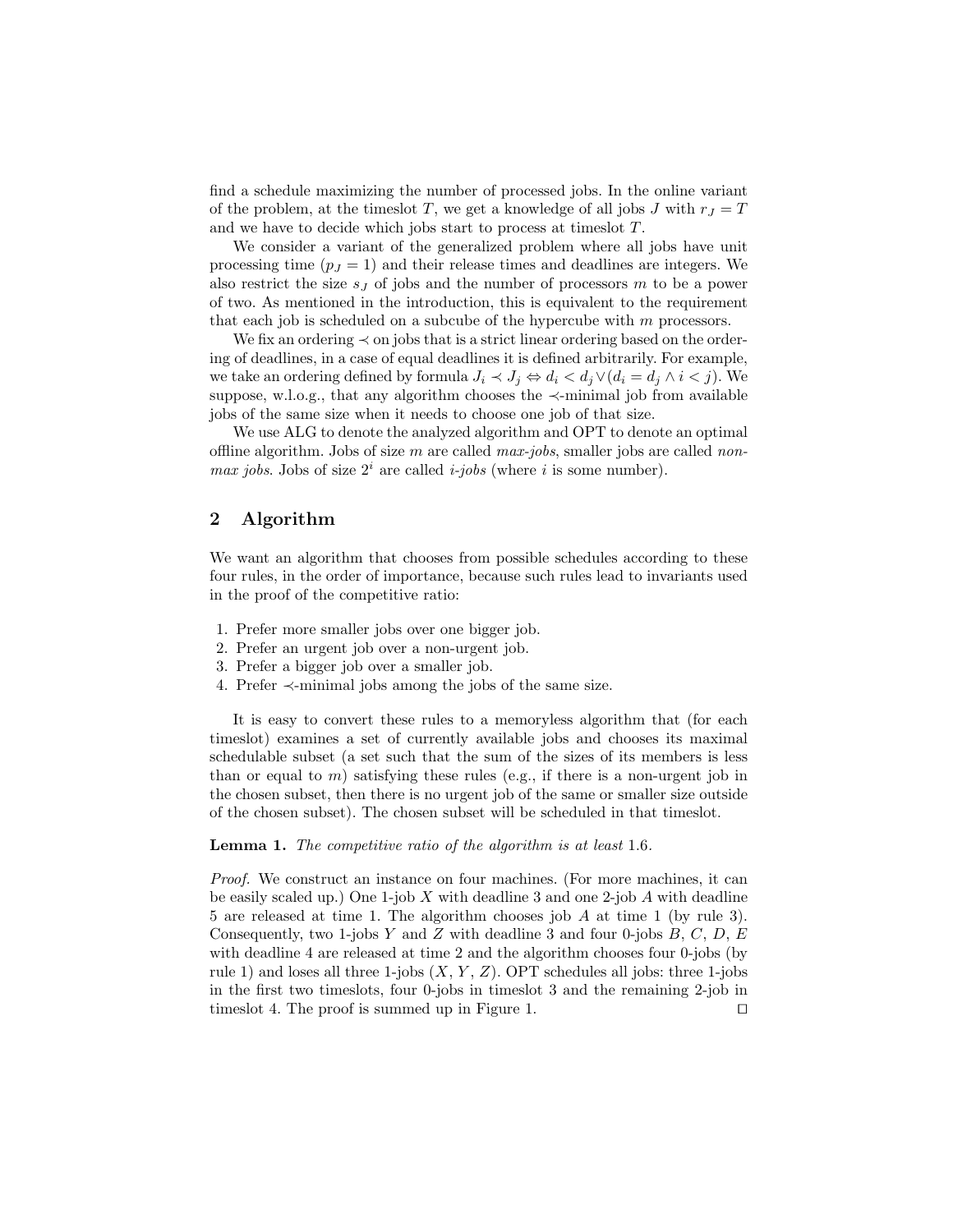

Fig. 1. The proof of the lower bound in a general case.



Fig. 2. The proof of the lower bound in the restricted cases.

Lemma 2. The competitive ratio of the algorithm is at least 1.5 in the tall/small case and in the non-max case.

Proof. We construct two instances on four machines. Some urgent larger jobs and more non-urgent smaller jobs are released at time 1. The algorithm chooses more non-urgent smaller jobs and loses the urgent larger jobs. Details of sizes and counts of jobs are summed up in Figure 2, the left-hand side is for the tallsmall case and the right-hand side is for the non-max case. The proof can be easily scaled up for more machines.  $\Box$ 

# 3 Competitive ratio

We prove the upper bound for the competitive ratio of ALG using a charging scheme. When we consider jobs in ALG and OPT schedules as two sets of vertices, then the charging scheme is a set of rules for a specification of weighted edges between these two sets to create a bipartite graph. This graph obeys some constraints: For each job in OPT schedule the sum of the weights of incident edges is exactly 1 and for each job in ALG schedule the sum of weights of incident edges is at most 1.6 (or 1.5 in the restricted cases). These constraints (and the fact that this scheme specifies such a matching for OPT and ALG schedules of every instance) imply that the competitive ratio of the algorithm is at most 1.6 (or 1.5 in the restricted cases).

We introduce some terminology. When there is an edge between two jobs with weight x we write that the job in OPT schedule sends x and the job in ALG schedule *receives* x. The charging scheme uses mainly two kinds of edges: diagonal edges and vertical edges. A diagonal edge is an edge from a job in OPT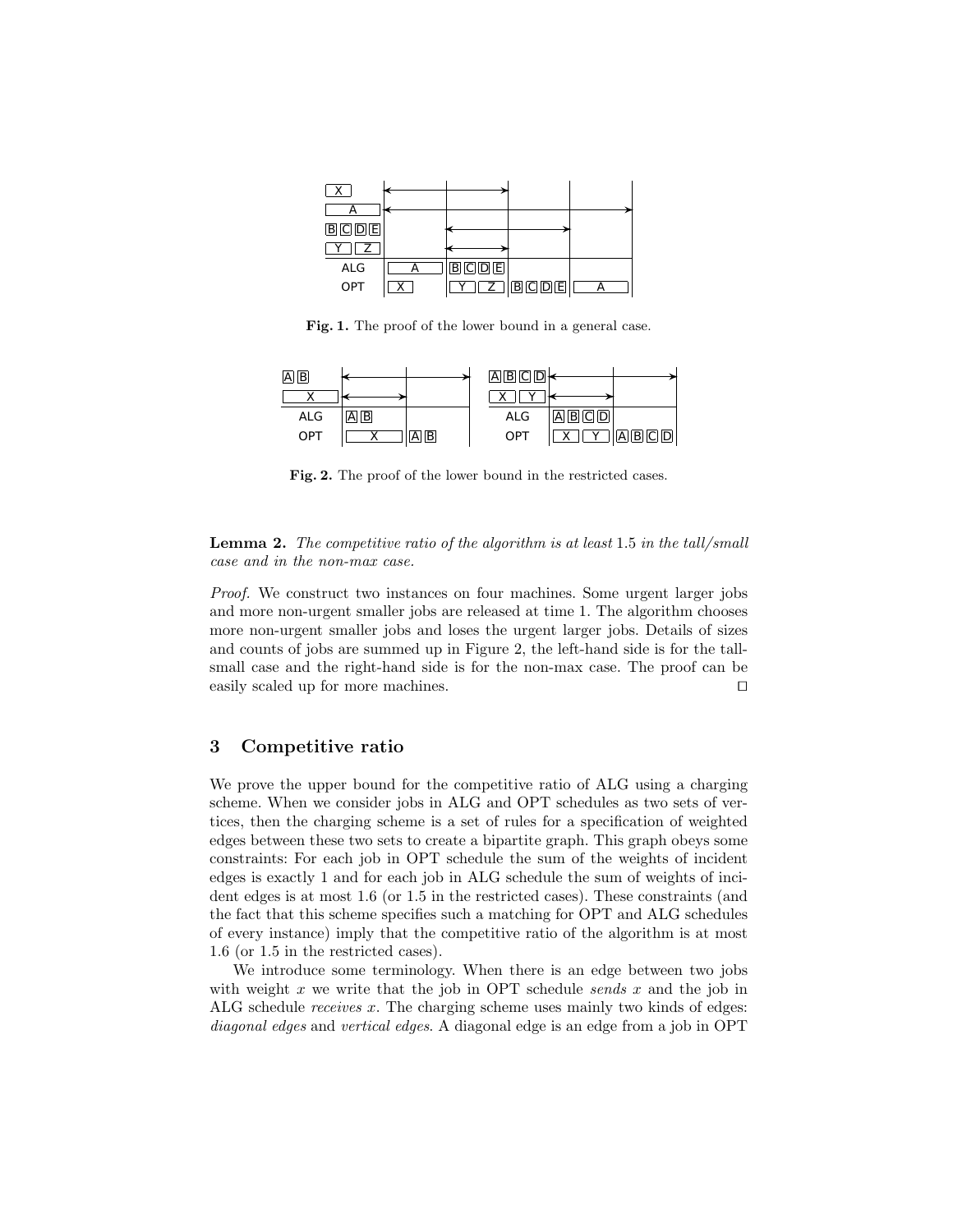schedule to the same job in ALG schedule in a different timeslot. A vertical edge is an edge from a job in OPT schedule to any job in ALG schedule in the same timeslot. A job not scheduled by ALG (but possibly scheduled by OPT) is called an unscheduled job. A job scheduled by OPT and not scheduled by ALG during that or earlier timeslots (but possibly scheduled later) is called a free job because it is available for ALG at the timeslot in which it is scheduled by OPT.

We use  $\alpha$  job in two slightly different meanings. First, there is a particular job from an instance of a problem. Second, the job is scheduled by a particular schedule to some machines and some timeslot. The position occupied by some job in the particular schedule is also called the job. Specifically, we use  $ALG$ -job for the position of a job in ALG schedule and OPT-job for the position of a job in OPT schedule. Obviously, the charging edges do not connect jobs in the first sense, but ALG-jobs and OPT-jobs.

If there is a max-job in ALG schedule and in the same timeslot there is only one non-max free job in OPT schedule, then we call this non-max free job a red job. Other free jobs are called white jobs, non-free jobs (scheduled first by ALG and later by OPT) are called black jobs. In the first part of proof we define charging for white and black jobs, in the second part for red jobs.

The charging scheme is specified as follows: Each black job charges one diagonal edge (forwards to the same job in ALG schedule) and each white job charges one vertical edge (upwards to an unspecified job in the same timeslot). We will specify exact rules for a distribution of vertical edges to ALG-jobs later.

Matching of  $i$ -jobs at timeslot T is a process that finds a maximal matching between a set of  $i$ -jobs in ALG schedule of timeslot T and a set of white  $i$ -jobs in OPT schedule of timeslot T. If there is a job scheduled at timeslot  $T$  by both ALG and OPT, then it is matched with itself, remaining jobs are matched arbitrary with one restriction: any red jobs J in ALG schedule are matched at the end, only when no other jobs remain. Some i-jobs may be left unmatched in ALG or OPT schedule, but not in both schedules.

**Lemma 3.** If an ALG-job A (scheduled at some timeslot  $T$ ) is matched with OPT-job B, then A receives nothing diagonally (from OPT-job A).

Proof. Suppose ALG-job A receives diagonally from (black) OPT-job A. Jobs A and B have to be different jobs, because OPT-job B is white. Because B is a white job, it follows that ALG did not schedule B before or at timeslot T. Because  $A$  is black, OPT scheduled  $A$  after timeslot  $T$ . Thus both  $A$  and  $B$  were available to both ALG and OPT at timeslot T, but ALG scheduled  $A$  and didn't schedule  $B$  and OPT scheduled  $B$  and didn't schedule  $A$ . This is a contradiction because A and B are jobs of the same size and both algorithms choose the  $\prec$ minimal jobs from available jobs of the same size.  $\Box$ 

Lemma 4. For every timeslot it is possible to find a distribution of weight of all incoming vertical edges between ALG-jobs of the timeslot such that every job in ALG schedule can be categorized to at least one of these classes:

– Class C (common): The job receives at most 1/2 vertically.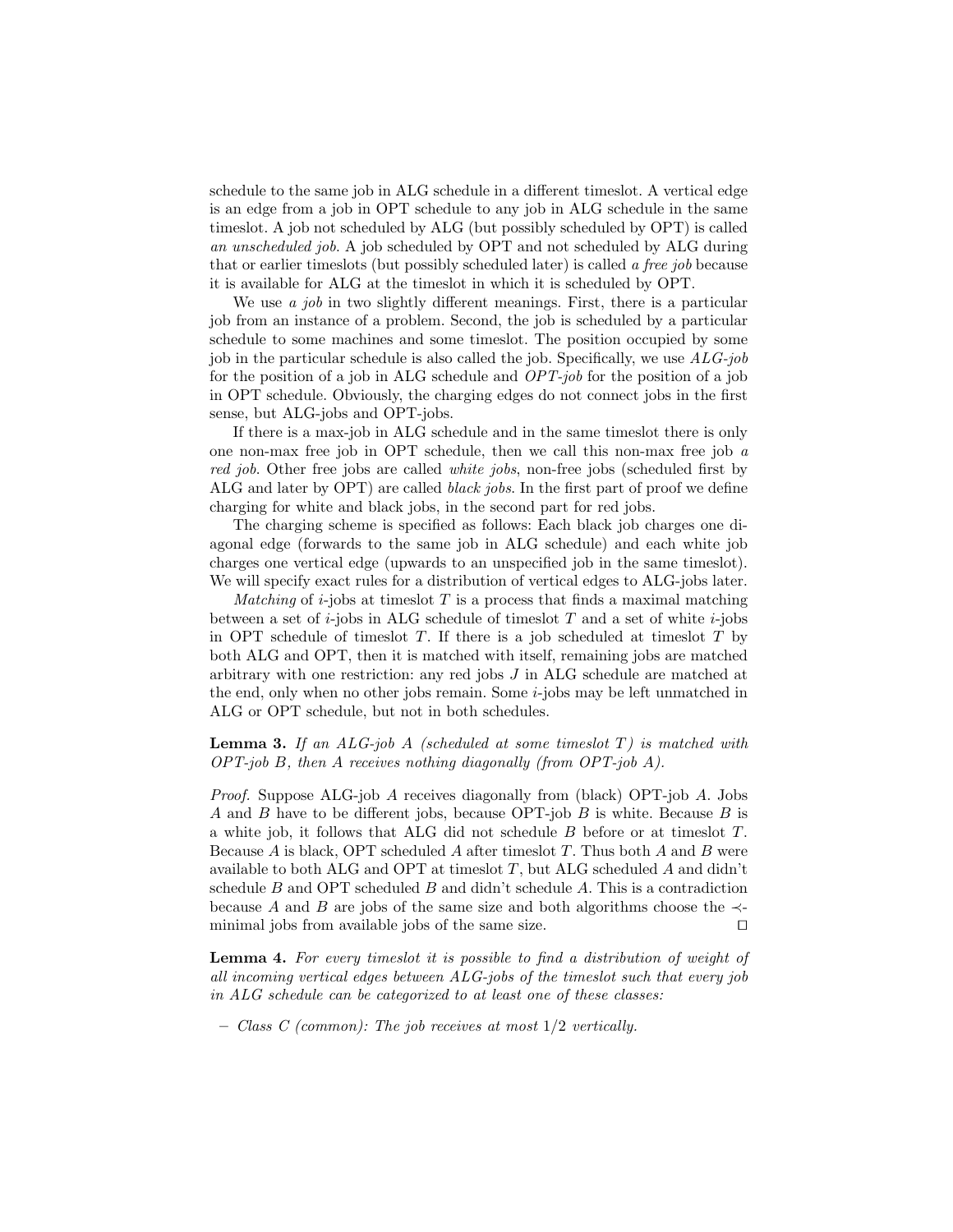- Class M (matched): The job receives 1 vertically from the matched job.
- Class U (urgent): The job is urgent and receives at most 1 vertically.
- Class S (special): The job is scheduled at a timeslot that is full of jobs of the same size in ALG schedule. Furthermore, it is a non-max job and at most one job per timeslot can be the class S job. The job receives 1 vertically from the matched job and 1/2 vertically from another job.

Proof. The proof is done independently for each timeslot. We show that for each white job in OPT schedule we find the same job or two other jobs in ALG schedule (in the same timeslot). Let T be any fixed timeslot. We use  $ALG_T$  (and  $\text{OPT}_T$ ) schedule for ALG (and OPT) schedule restricted to timeslot T.

If there is no job in  $\text{ALG}_T$  schedule, then all jobs in  $\text{OPT}_T$  schedule have to be black, because any white  $\text{OPT}_T$  job could also be scheduled by ALG at T. So suppose there are some jobs in  $\text{ALG}_T$  schedule and the biggest job among them is an *i*-job. Jobs smaller than  $2<sup>i</sup>$  will be called small jobs. It is easy to see that there is no more than one small white job in  $\text{OPT}_T$  schedule—otherwise ALG should schedule two (or more) small jobs instead of the  $i$ -job. We distinguish two cases: one small white job and no small white job.

Case 1: There is exactly one small white job  $J$  in  $\text{OPT}_T$  schedule. First we match *i*-jobs in T. We split the timeslot in  $ALG_T$  schedule to slots of size  $2^i$ . In each slot there is either one *i*-job or more small jobs (there is neither an empty slot nor a slot with one small job, otherwise the free space in that slot is large enough that ALG should schedule the job  $J$  in it). Now we assign those slots to  $\text{OPT}_T$  white jobs. The idea is that each  $\text{OPT}_T$  white *i*-job gets one slot and larger white jobs get proportionally more slots. Slots with matched i-jobs are assigned to matched  $\text{OPT}_T$  white *i*-jobs. If there are remaining  $\text{OPT}_T$  white  $i$ -jobs, they get slots with more small jobs. If we disregard job  $J$  then the rest is correct: matched  $ALG_T$  *i*-jobs are class M jobs, smaller jobs (assigned together to one job) are class C as well as remaining  $i$ -jobs assigned together to larger jobs. Unused  $ALG_T$  jobs may be class C as they receive nothing vertically. Now we find the assignment for job J. There are two cases:

Case 1.1: There is at least one slot with more small jobs. Then we assign it in the first place to job  $J$  (and those small jobs are class C) and the lemma holds.

Case 1.2: There are only *i*-jobs in  $ALG_T$  schedule (and one *i*-job called job K is assigned to job  $J$ ). We have three cases distinguished by the structure of  $OPT_T$  schedule.

Case 1.2.1: There is at least one white *i*-job (job L) in  $\text{OPT}_T$  schedule. Then job L is matched with some  $\text{ALG}_T$  *i*-job (job L'). Job L' receives 1 vertically from job  $L$ ; hence, it can receive additional  $1/2$  from job  $J$  and become a class S job. Additional constraints for a class S job also hold:  $L'$  is a non-max job, as otherwise ALG should have scheduled the two white jobs  $J$  and  $L$  by rule 1. There is only one class S job, because there is only one  $J$  job. Job  $K$  receives remaining  $1/2$  from job  $J$ , is a class C job and the lemma holds.

Case 1.2.2: There is no white *i*-job in  $\text{OPT}_T$  schedule but there are some larger white jobs. Then there are two unused slots in  $ALG_T$  schedule, because the sum of sizes of larger  $\text{OPT}_T$  jobs is a multiple of  $2^{i+1}$  and the number of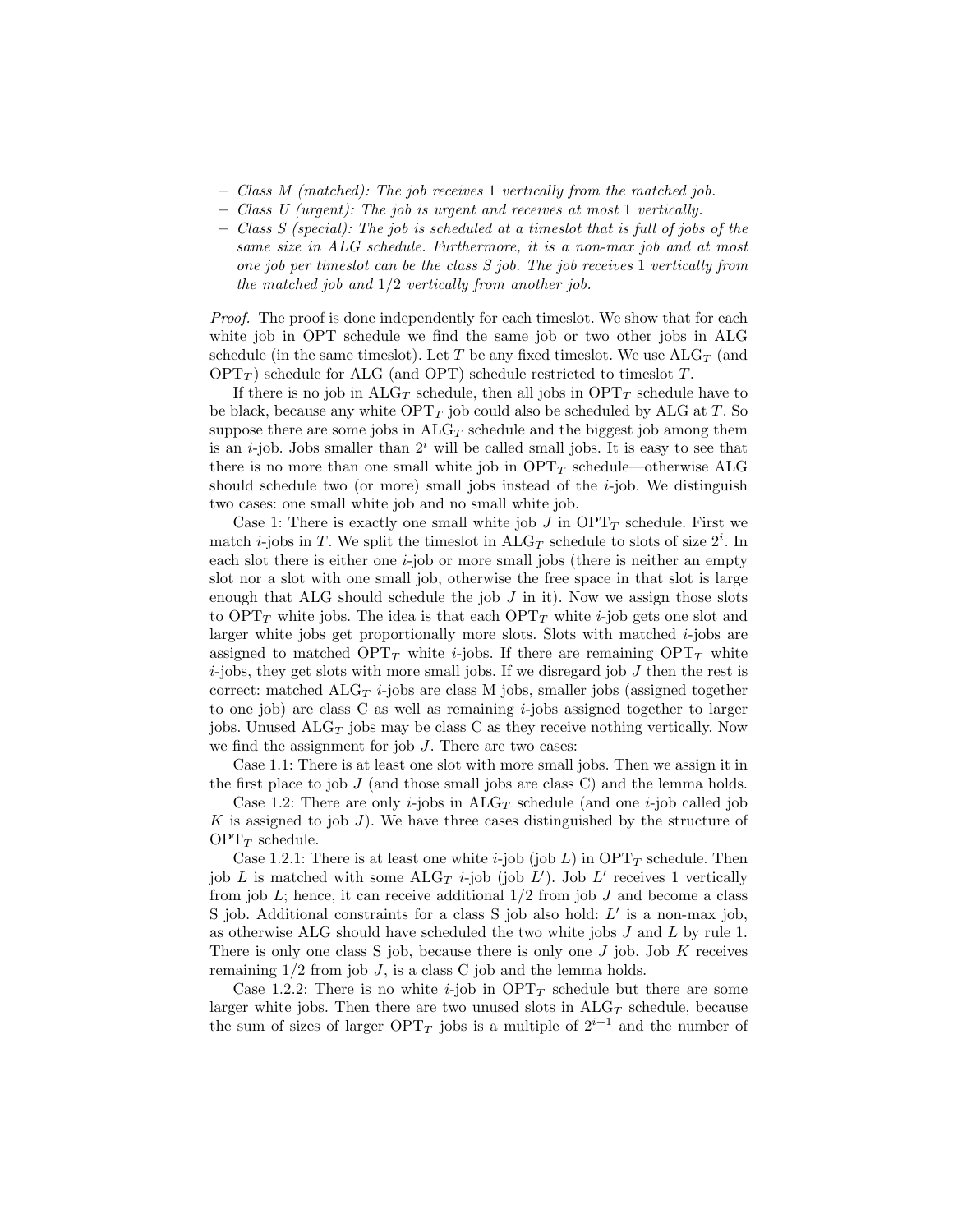$ALG_T$  *i*-jobs assigned to them is even. Therefore, there are at least two  $ALG_T$ *i*-jobs available, they receive  $1/2$  from job  $J$  and are class C.

Case 1.2.3: Job J is the only white job in  $\text{OPT}_T$  schedule. If there are more than one ALG<sub>T</sub> *i*-job then two of them receive  $1/2$  and are class C. If there is only one job  $M$ , then  $M$  has to be max-job, because there is no empty slot (ALG $_T$  is full of  $i$ -jobs). This case cannot appear, as job  $J$ , which is not a max-job because it is a small job, would be a red job and not a white job.

Case 2: There is no small white job in  $\text{OPT}_T$  schedule. Let *j*-jobs be the smallest white  $\text{OPT}_T$  jobs, obviously  $j \geq i$ . First we match j-jobs (which does nothing if  $j > i$ ). We split timeslot T in ALG<sub>T</sub> schedule to slots of size  $2^j$ . No such slot is empty (otherwise, ALG should schedule some white  $j$ -jobs scheduled by OPT at T). At most one slot is not full (because job sizes are powers of two we can always pack jobs from two half-empty slots to make one slot empty or full). Now we assign the slots to  $\text{OPT}_T$  white jobs as we did in the first case. If we have only slots with either one  $j$ -job or with more smaller jobs then it is the same argument as in first case (even easier because there is no job  $J$ ). But the one non-full slot can contain only one job (job  $N$ ), which is smaller than  $j$ -job. In that case job N has to be urgent: otherwise, ALG should schedule some white j-job instead of job N, by rule 3. Therefore, job N is a class U job and the slot with job  $N$  may be used much like a slot with two jobs. Even in this case the lemma holds.  $\Box$ 

**Lemma 5.** Let  $I(J)$  (for any non-black job J) be a time interval starting by the timeslot when the time when job J was scheduled by OPT and ending by the last timeslot when J was available for ALG (it was scheduled by ALG or it was just before the deadline for unscheduled job  $J$ ). Then  $I(J)$  for all red jobs  $J$  do not overlap.

*Proof.* Suppose two such intervals overlap. Let  $T$  be the first timeslot in their intersection. In timeslot  $T$  both jobs are available for  $ALG$ ,  $ALG$  should schedule both jobs together (as they are non-max) but it scheduled one max-job instead.

 $\Box$ 

**Lemma 6.** Let  $T$  be a timeslot when some unscheduled red job  $J$  is urgent. Then either there is an ALG job receiving at most 1 in timeslot  $T$ , or there are at least four ALG jobs in timeslot T.

*Proof.* We split times of T to slots of the same size as job  $J$ . In each slot there is either one urgent job (or part of that job) or more than one job because if there is an empty slot or a slot with a non-urgent job then ALG should schedule job  $J$  in that slot instead. Because  $J$  is a non-max job there are at least two slots. We choose two slots such that at least one of them does not contain a class S job (or its part), which is possible, because any class S job is a non-max job.

Case 1: Both slots contain more jobs. Then there are at least four jobs and the lemma holds.

Case 2: One slot contains more jobs and the other slot contains an urgent job K. Then job  $K$  is not a class S job: otherwise all ALG jobs would have the same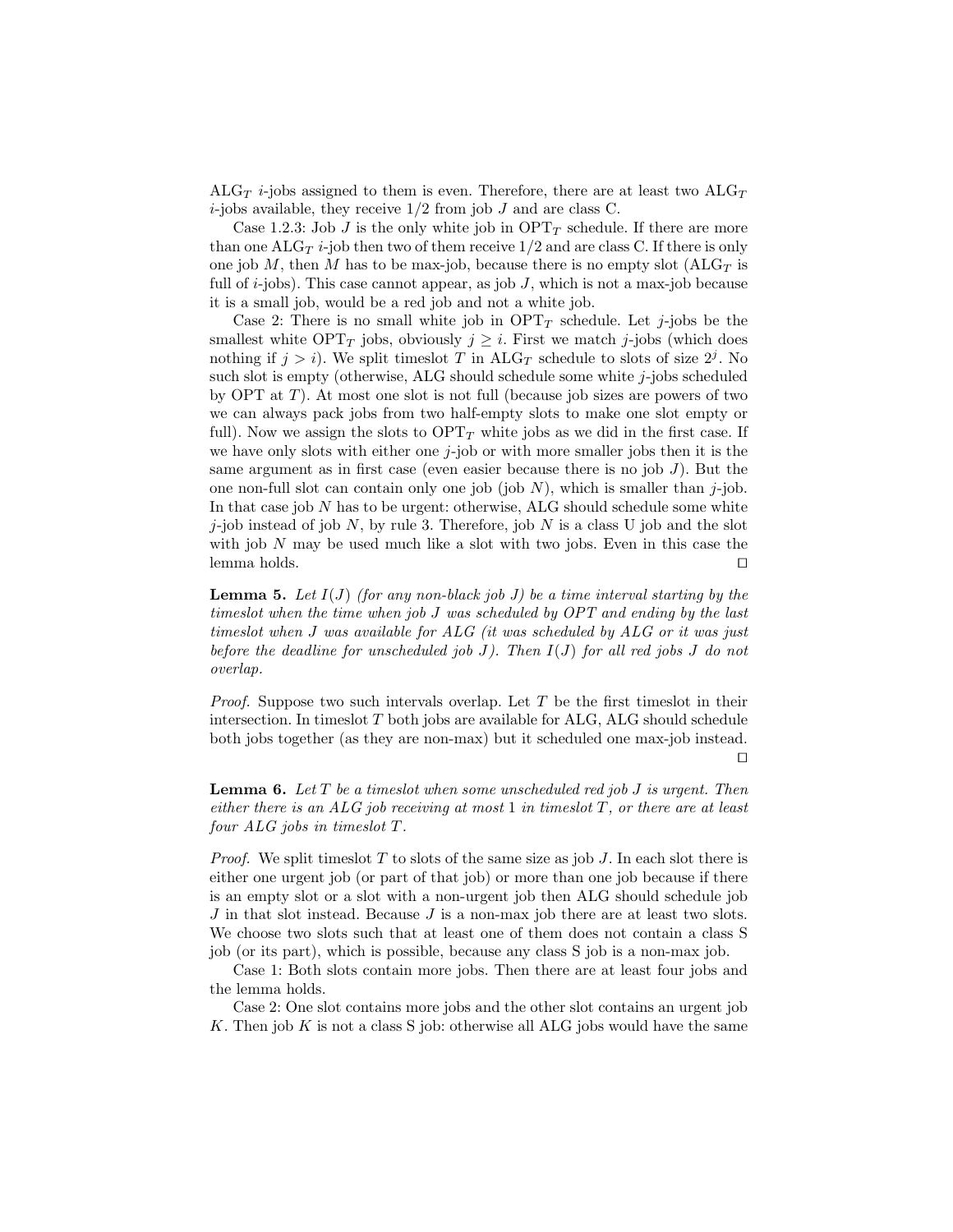size and all the slots would have to be full. If job  $K$  is class  $C, P$  or U then it receives at most 1 vertically and nothing diagonally (because  $K$  is urgent) and the lemma holds.

Case 3: Both slots contains one urgent job. At least one of the slots does not contain class S job; hence, it contains a class C, P or U job, which receieves at most 1 and the lemma holds as in case 2.  $\Box$ 

**Lemma 7.** Let  $OPT$  job  $J$  be a scheduled red job. Then  $ALG$  job  $J$  is not a class S job.

*Proof.* Suppose that ALG job  $J$  is scheduled at timeslot  $T$  and is a class  $S$  ijob. In that case timeslot  $T$  of ALG schedule is filled by  $i$ -jobs and there is one smaller job in OPT schedule at timeslot  $T$ , as these are the assumptions of case 1.2.1 in Lemma 4 that are needed to classify a job as a class S job. Therefore, for matching used for classification of jobs there are more i-jobs in ALG schedule than in OPT schedule and by the definition of matching in that case job J as only red job remains unmatched and thus cannot be classified as class S job.  $\Box$  Contradiction.  $\Box$ 

**Theorem 1.** The competitive ratio of  $ALG$  is at most 1.6 in a general case and at most 1.5 in the tall/small case and in the non-max case.

Proof. We described the charging scheme for black and white OPT jobs earlier. To complete the proof it remains to describe the charging scheme for red OPT jobs and to show that each ALG job receives at most 1.6 (or 1.5). According to Lemma 4 it is possible to distribute vertical edges between ALG jobs in such a way that ALG jobs can be divided to four classes C, P, U and S. Class C jobs receive at most 1/2 vertically (by definition) and at most 1 diagonally (as every job). Class M jobs receive at most 1 vertically (by definition) and nothing diagonally (by Lemma 3). Class U jobs receive at most 1 vertically (by definition) and nothing diagonally because they are urgent and therefore they cannot be scheduled later by OPT. Class S jobs receive at most 1.5 vertically and nothing diagonally (by Lemma 3). Therefore, if there is no red job, then each ALG job receives at most 1.5.

Now we describe charging scheme for red jobs. For each red  $(OPT)$  job  $J$ , there are two cases whether job  $J$  is scheduled or not by ALG. There is also a max-job in ALG schedule (from the definition of red jobs) called job  $K$ . In the first case, job J is scheduled, and it sends  $1/2$  vertically to ALG job K, the only ALG job in that timeslot and  $1/2$  to itself in ALG schedule (ALG job J). In the second case, job  $J$  is unscheduled, and it sends 0.6 vertically to ALG job  $K$  and 0.4 to the timeslot  $T$  when job  $J$  is urgent. According to Lemma 6, either there is a ALG job in timeslot  $T$  receiving at most 1 from white and black jobs which then receives  $0.4$  from job J, or there are some four jobs scheduled at times lot T and they receive 0.1.

We showed that without red jobs the theorem holds. Now we show that even if we add charging of red jobs, then the upper bounds hold. Because of Lemma 5, the charging from different red jobs does not mix and we can deal with each red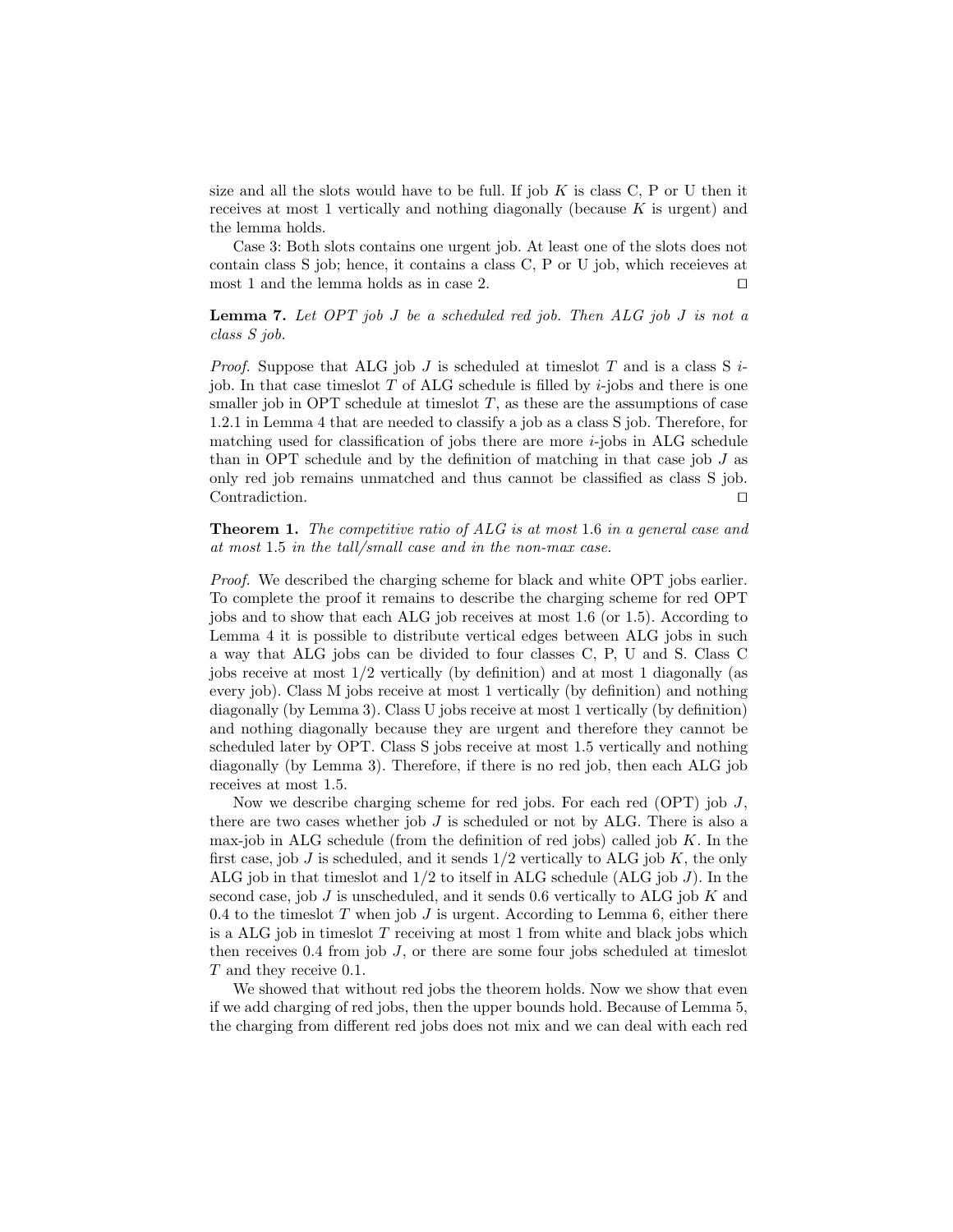

Fig. 3. The instance for the lower bound and the four cases in the proof.

job independently. In the first case of the definition of charging, job  $K$  received nothing vertically from white jobs (as there is no such job in the same timeslot) and at most 1 diagonally (as every job). Therefore we can add 1/2 from the red job. ALG job J is not class S job according to Lemma 7. Therefore, it receives at most 1 vertically from white jobs (because it is in class C, P or U) and nothing diagonally (because OPT job  $J$  is red and not black) and we can add  $1/2$  from the red job. In the second case, the argument for job  $K$  is the same as in the first case, but we add 0.6 and therefore it receives at most 1.6 and we can add 0.1 to each of some four jobs because without charging from red jobs they receive at most 1.5, with that they receive at most 1.6. Therefore, we shown that if there are no unscheduled red jobs, each ALG job receives at most 1.5, otherwise it receives at most 1.6 and that proves the first part of the theorem.

In the first restricted case (no max-jobs) it is obvious that there are no red jobs and therefore 1.5 is the upper bound for the competitive ratio. In the second restricted case (tall/small jobs) suppose that there is an unscheduled red  $i$ -job J, which is urgent at timeslot  $T$ . Because there are no smaller jobs, ALG schedule of timeslot  $T$  must be full of urgent *i*-jobs. As the algorithm does not specify any preferences for choosing urgent jobs of the same size, ALG might choose job J instead of one of these  $i$ -jobs (and similarly for other unscheduled red jobs). As both jobs are urgent, such choice would not affect the remaining schedule. In that case there would be no unscheduled red jobs and therefore upper bound 1.5 holds. But even if ALG did not choose job  $J$  then there is the same number of jobs scheduled by ALG and therefore upper bound 1.5 holds. That proves the second part of the theorem.  $\Box$ 

# 4 Lower bound

**Theorem 2.** The competitive ratio of every deterministic algorithm for online scheduling of parallel jobs on hypercubes is at least 1.4.

Proof. We fix a deterministic algorithm. We consider an instance on two machines; it can be easily scaled up for more machines. The instance and the proof are summed up in Figure 3.

We start with two jobs A  $(r_A = 1, d_A = 3, s_A = 1)$  and B  $(r_B = 1, d_B = 4,$  $s_B = 2$ ). If the algorithm schedules job B in the first timeslot, then we extend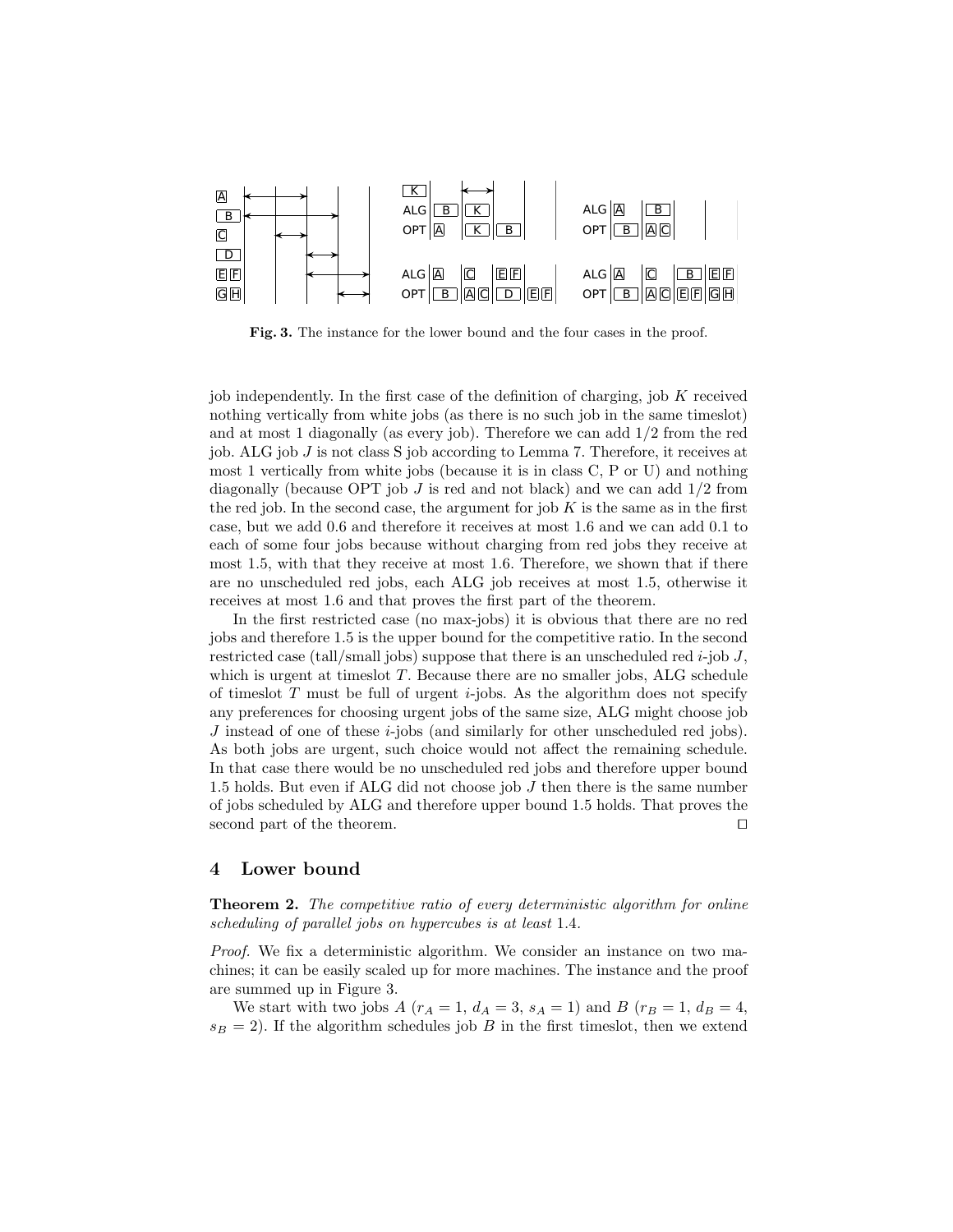the instance with an urgent job K ( $r_K = 2$ ,  $d_K = 3$ ,  $s_K = 2$ ) and finish. The algorithm might schedule job  $A$  or job  $K$ , but loses the other job and it is 1.5-competitive (as OPT schedules all jobs). This is the first case in Figure 3.

Otherwise, the algorithm schedules job A in the first timeslot and OPT schedules job B. We extend the instance with an urgent job C ( $r_C = 2$ ,  $d_C = 3$ ,  $s_C = 1$ ). If the algorithm schedules job B in the second timeslot, then it loses job A and it is 1.5-competitive (as OPT schedules all jobs). This is the second case in Figure 3.

Otherwise, the algorithm schedules job C in the second timeslot and OPT schedules jobs A and C. We extend the instance with an urgent job  $D(r_D = 3,$  $d_D = 4$ ,  $s_D = 2$ ) and two smaller jobs E and F ( $r_E = r_F = 3$ ,  $d_E = d_F = 5$ ,  $s_E = s_F = 1$ , If the algorithm schedules jobs E and F for the third timeslot, then it loses jobs  $B$  and  $D$  and it is 1.5-competitive (as OPT schedules all jobs). This is the third case in Figure 3.

Otherwise, the algorithm schedules job  $B$  or  $D$  in the third timeslot and OPT schedules jobs  $E$  and  $F$ . We extend the instance with two urgent jobs  $G$ and H ( $r_G = r_H = 4$ ,  $d_G = d_H = 5$ ,  $s_G = s_H = 1$ ), The algorithm schedules two jobs and loses the other two jobs from jobs  $E, F, G, H$  and it is 1.4-competitive, as OPT schedules all these four jobs during last two timeslots, but loses job D. This is the fourth case in Figure 3.  $\Box$ 

Acknowledgements. This research was partially supported by Institute for Theoretical Computer Science, Prague (project  $1M0545$  of MSMT CR) and grant IAA100190902 of GA AV ČR. Zajíček and Ebenlendr are also partially supported by Institutional Research Plan No. AV0Z10190503.

#### References

- 1. P. Baptiste and B. Schieber. A note on scheduling tall/small multiprocessor tasks with unit processing time to minimize maximum tardiness.  $J. Sched., 6:395-404,$ 2003.
- 2. C. Dürr and M. Hurand. Finding total unimodularity in optimization problems solved by linear programs. In Proc. 13th European Symp. on Algorithms (ESA), volume 4168 of Lecture Notes in Comput. Sci., pages 53–64. Springer, 2006.
- 3. D. Ye and G. Zhang. Maximizing the throughput of parallel jobs on hypercubes. Inform. Process. Lett., 102:259–263, 2007.
- 4. O. Zajíček. A note on scheduling parallel unit jobs on hypercubes. *Int. J. on Found.* Comput. Sci., 20(2):341–349, 2009.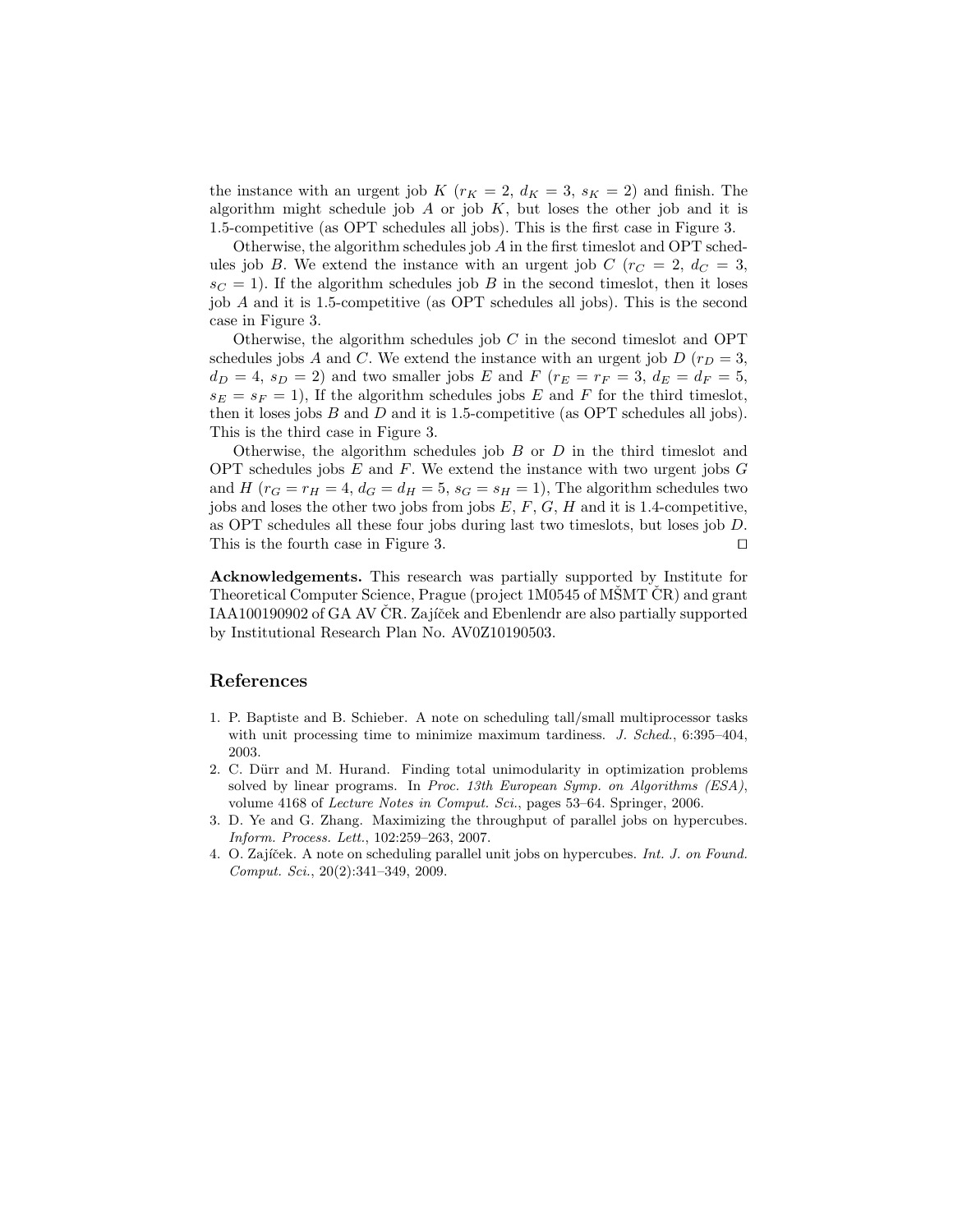# Appendix

# A Algorithm

Here is the promised explicit description of the algorithm that satisfies used constraints.

In times lot  $T$  it is possible to schedule any set of jobs satisfying that each its member is available during  $T$  and a sum of sizes of its members is less than or equal to m. Let such set be called a T-schedulable set.

Let us consider a set of all  $T$ -schedulable sets. First, we restrict to  $T$ -schedulable sets that maximize the number of jobs. Second, we restrict to sets that maximize the number of urgent jobs. And finally, we restrict to sets that maximize the sum of sizes of jobs. Let the remaining schedulable sets be called  $T\text{-}conforming sets.$ 

#### Lemma 8. All T-conforming sets have the same number of jobs of specific sizes.

*Proof.* Let us have a two T-conforming sets  $S_1$  and  $S_2$  that have different number of *i*-jobs (w.l.o.g.  $S_1$  contains more *i*-jobs than  $S_2$ ) and the same number of smaller jobs. As both  $S_1$  and  $S_2$  have the same number of jobs and the same sum of sizes of jobs, the difference between number of  $i$ -jobs have to be an even number (otherwise it would not be possible to balance the sum of sizes by bigger jobs) and there have to be some j-job  $(j > i)$  in  $S_2$  and not in  $S_1$  (for the same reason). We can remove one  $j$ -job from  $S_2$  and add two more *i*-jobs (that are in  $S_1$  and not in  $S_2$ ) and we still get a T-schedulable set, but with more jobs than  $S_1$  and  $S_2$ . As  $S_1$  maximizes the number of jobs (between all T-schedulable sets), this is a contradiction.  $\square$ 

Let  $n_i$  be the number of *i*-jobs in any T-conforming set (this is well-defined by Lemma 8). We define a T-preferred set as a set containing (for each i)  $n_i$  $\prec$ -smallest *i*-jobs from all *i*-jobs available during T. Obviously, the T-preferred set is also a T-conforming set.

Our algorithm just chooses a  $T$ -preferred set at time  $T$ . The  $T$ -preferred set can be constructed efficiently as follows:

- 1. Sort available jobs according to job size in increasing order. In case of a tie, ≺-smaller jobs are preferred.
- 2. Choose as many jobs as possible (the sum of chosen jobs is not allowed to exceed  $m$ ) in sorted order. Let  $C$  be the set of chosen jobs.
- 3. If all jobs were chosen, finish and return  $C$ . Otherwise, let X be the first job that was not chosen.
- 4. Find the smallest non-urgent job  $Y$  that is sufficiently large so that its removal from  $C$  makes enough space to be able to add  $X$  to  $C$ . In case of a tie, a ≺-bigger job is preferred.
- 5. If Y was not found in the previous step and  $X$  is urgent, then repeat the search but look for an urgent job instead of a non-urgent job.
- 6. If Y was found in step 5 or 6, let  $C' = C \setminus \{X\} \cup \{Y\}$ , otherwise let  $C' = C$ . 7. Return  $C'$ .